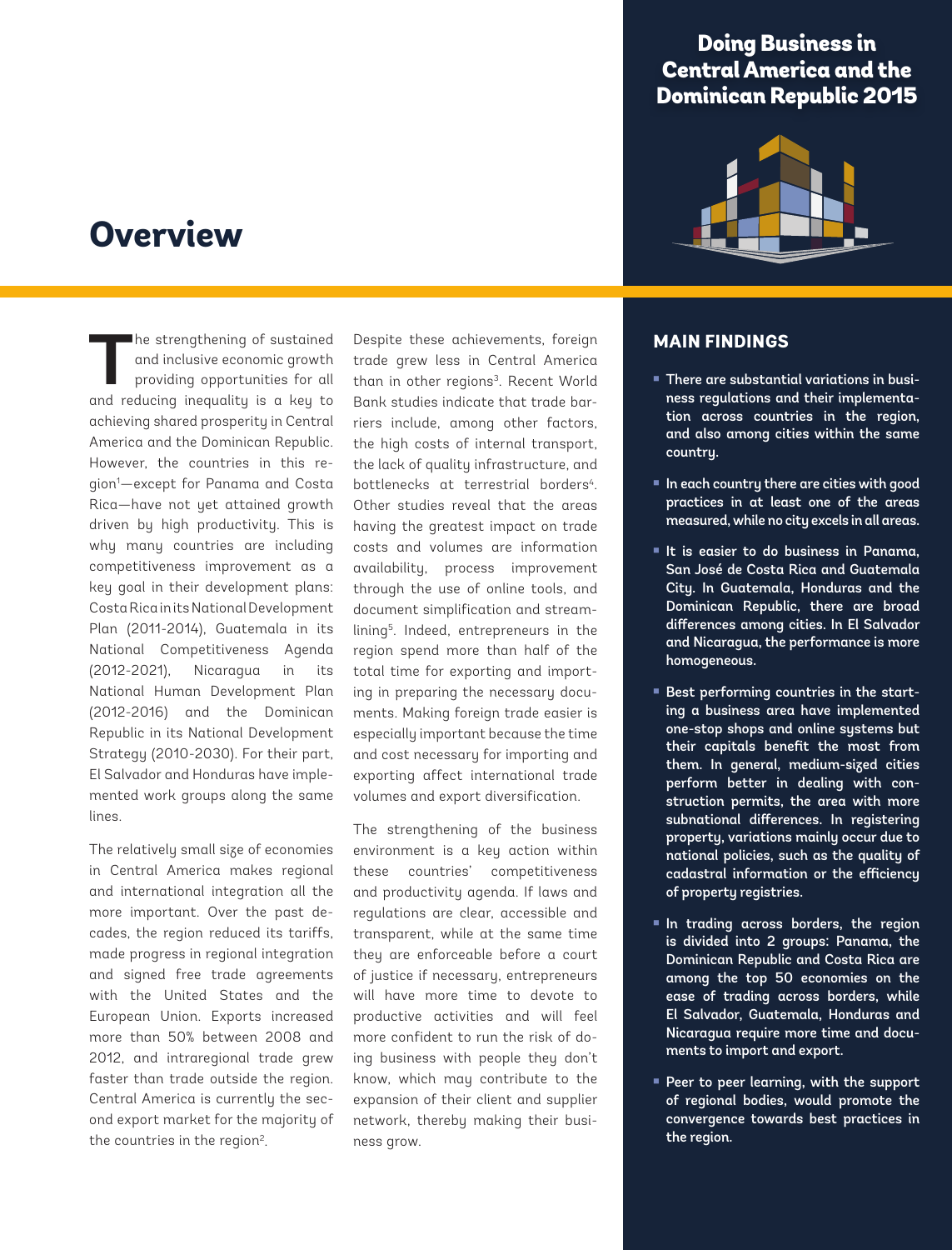# **WHAT DOES** *DOING BUSINESS IN CENTRAL AMERICA AND THE DOMINICAN REPUBLIC 2015*  **MEASURE?**

*Doing Business* measures business regulations that affect domestic small and medium-size companies. Capital cities and the main ports represent the six Central American countries (Costa Rica, El Salvador, Guatemala, Honduras, Nicaraqua and Panama)<sup>6</sup> and the Dominican Republic in the *Doing Business* annual report comparing 189 economies in the world. The countries in the region share a similar legal and regulatory framework. The creation of the Central American Integration System (SICA) evidences the aspirations of the region to work as a block at an economic, political and social level. In line with the importance of regional integration, *Doing Business in Central America and the Dominican Republic 2015* is the first regional study concerning business regulations and their practical implementation, that in addition collects data from 15 subnational locations in five countries:

El Salvador, Guatemala, Honduras, Nicaragua and the Dominican Republic (figure 1.1)7 .

The study covers 3 areas of business regulation: starting a business, dealing with construction permits and registering property. The results of this comparison are presented below (table 1.1). The study also measures the trading across borders area, with reference to  $7$  main ports $8$  and  $3$ secondary ports<sup>9</sup>. In addition, *Doing Business in Central America and the Dominican Republic 2015* for the first time includes a gender perspective based on the study of the laws and regulations that impose differential treatment for women (box 1.1). The data are based on laws, regulations, decrees, administrative procedures and official fees, as well as on individual interviews with 290 local experts, including lawyers, notaries, accountants, architects, engineers, construction companies, professional associations, customs agents, freight forwarders and others who regularly carry out or advise firms on these procedures<sup>10</sup>.





A comparison of general rankings shows that Panama City and San José de Costa Rica are ranked in the top positions followed by Guatemala City. In Guatemala, differences across cities are outstanding, with 18 positions separating the capital and Escuintla, the city with the lowest performance. A similar situation may be observed in Honduras and the Dominican Republic. The cities in El Salvador and Nicaragua, however, show a more homogeneous performance, with cities in El Salvador being ranked in intermediate positions and cities in Nicaragua in still lower positions. Nevertheless in Nicaragua, on dealing with construction permits, León is the leader, and Estelí and Juigalpa are also ranked among the 10 best performers in this indicator.

In addition to the global ranking, the "distance to frontier" measure reflects the gap between each economy and the best global practice for each measured indicator. This measure not only ranks the economies in relation to each other, but also shows how far one is from the other. The average distance to frontier for the three measured indicators is significant and differs by almost 20 points between Panama City and Choluteca (Honduras). Another observation is that none of the 7 countries under study is outstanding in each one of the 3 measured areas. Even San José de Costa Rica and Panama City, which are ranked among the 6 top performers in all the areas, show distances between 7 and 11 points respectively, behind the best performance in at least one of the measured indicators<sup>11</sup>

A comparison of each one of the indicators on a separate basis yields even more varied results. For starting a business, for example, the countries leading the ranking are those that have implemented one-stop shops or online portals, and most of all it is the capitals that obtain the largest benefits from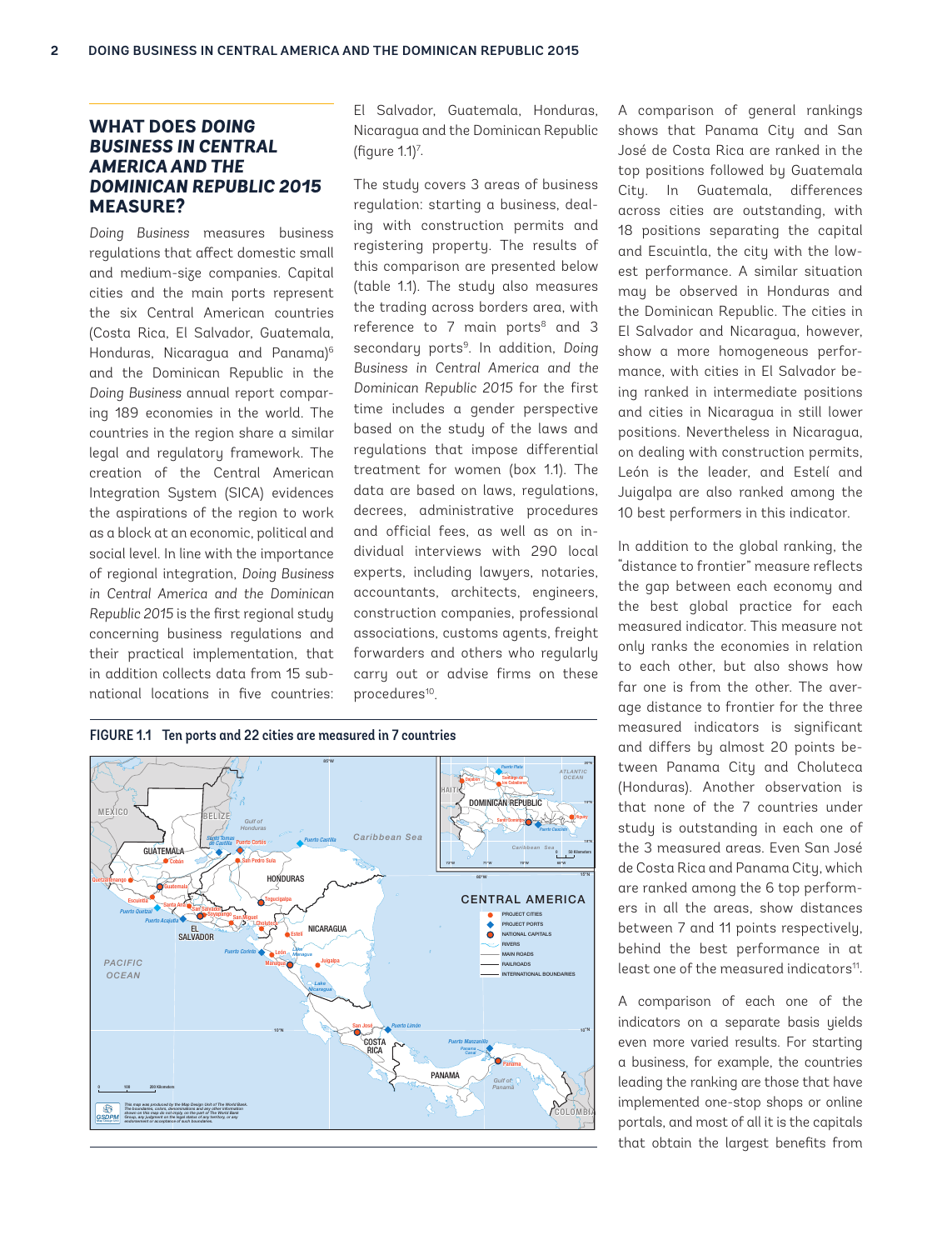|                       | TABLE 1.1 How close are the 22 cities from the best regulatory practices in the world? |                                                                                                   |                                                       |                                                                                                 |                                                              |                                                                                                                   |                                                                                         |                                                                                                   |                                                                         |
|-----------------------|----------------------------------------------------------------------------------------|---------------------------------------------------------------------------------------------------|-------------------------------------------------------|-------------------------------------------------------------------------------------------------|--------------------------------------------------------------|-------------------------------------------------------------------------------------------------------------------|-----------------------------------------------------------------------------------------|---------------------------------------------------------------------------------------------------|-------------------------------------------------------------------------|
| Country               | City                                                                                   | Average<br>distance to<br>frontier for<br>3 indicators<br>$(100 = \text{highest})$<br>efficiency) | <b>Global ranking</b><br>for 3 indicators<br>$(1-22)$ | <b>Distance to</b><br>frontier for<br>starting a<br>business<br>$(100 =$ highest<br>efficiency) | Ranking in the<br>ease of starting<br>a business<br>$(1-22)$ | <b>Distance to</b><br>frontier for<br>dealing with<br>construction<br>permits<br>$(100)$ = highest<br>efficiency) | <b>Ranking in</b><br>the ease of<br>dealing with<br>construction<br>permits<br>$(1-22)$ | Distance to<br>frontier for<br>registering<br>property<br>$(100 = \text{highest})$<br>efficiency) | <b>Ranking in</b><br>the ease of<br>registering<br>property<br>$(1-22)$ |
| Costa Rica            | San José                                                                               | 79.15                                                                                             | $\overline{2}$                                        | 80.90                                                                                           | 4                                                            | 78.14                                                                                                             | 5                                                                                       | 78.40                                                                                             | 1                                                                       |
| El Salvador           | Soyapango                                                                              | 71.52                                                                                             | 9                                                     | 80.78                                                                                           | 6                                                            | 61.58                                                                                                             | 16                                                                                      | 72.20                                                                                             | 10                                                                      |
|                       | San Salvador                                                                           | 70.90                                                                                             | 11                                                    | 79.87                                                                                           | 10                                                           | 57.19                                                                                                             | 19                                                                                      | 75.65                                                                                             | $\overline{2}$                                                          |
|                       | Santa Ana                                                                              | 70.29                                                                                             | 12                                                    | 66.19                                                                                           | 20                                                           | 71.30                                                                                                             | 8                                                                                       | 73.39                                                                                             | 9                                                                       |
|                       | San Miquel                                                                             | 69.36                                                                                             | 14                                                    | 69.17                                                                                           | 15                                                           | 65.19                                                                                                             | 14                                                                                      | 73.71                                                                                             | 8                                                                       |
| Guatemala             | Guatemala                                                                              | 74.66                                                                                             | 3                                                     | 83.72                                                                                           | $\overline{2}$                                               | 66.18                                                                                                             | 13                                                                                      | 74.07                                                                                             | 5                                                                       |
|                       | Quetzaltenango                                                                         | 68.33                                                                                             | 15                                                    | 70.34                                                                                           | 14                                                           | 60.37                                                                                                             | 17                                                                                      | 74.28                                                                                             | 4                                                                       |
|                       | Cobán                                                                                  | 65.60                                                                                             | 19                                                    | 71.61                                                                                           | 13                                                           | 51.28                                                                                                             | 21                                                                                      | 73.92                                                                                             | $\overline{7}$                                                          |
|                       | Escuintla                                                                              | 64.84                                                                                             | 21                                                    | 77.55                                                                                           | 11                                                           | 42.91                                                                                                             | 22                                                                                      | 74.07                                                                                             | 5                                                                       |
| Honduras              | Puerto Cortés                                                                          | 73.97                                                                                             | 5                                                     | 68.04                                                                                           | 16                                                           | 82.02                                                                                                             | 3                                                                                       | 71.84                                                                                             | 11                                                                      |
|                       | San Pedro Sula                                                                         | 73.85                                                                                             | 6                                                     | 67.38                                                                                           | 17                                                           | 82.65                                                                                                             | $\overline{2}$                                                                          | 71.51                                                                                             | 12                                                                      |
|                       | Tequcigalpa                                                                            | 71.43                                                                                             | 10                                                    | 74.84                                                                                           | 12                                                           | 69.37                                                                                                             | 12                                                                                      | 70.09                                                                                             | 13                                                                      |
|                       | Choluteca                                                                              | 61.63                                                                                             | 22                                                    | 66.66                                                                                           | 18                                                           | 52.97                                                                                                             | 20                                                                                      | 65.26                                                                                             | 17                                                                      |
| Nicaragua             | Estelí                                                                                 | 69.48                                                                                             | 13                                                    | 64.37                                                                                           | 21                                                           | 80.61                                                                                                             | 4                                                                                       | 63.46                                                                                             | 18                                                                      |
|                       | León                                                                                   | 67.88                                                                                             | 16                                                    | 62.89                                                                                           | 22                                                           | 85.24                                                                                                             | 1                                                                                       | 55.52                                                                                             | 22                                                                      |
|                       | Managua                                                                                | 67.12                                                                                             | 18                                                    | 80.27                                                                                           | 8                                                            | 63.50                                                                                                             | 15                                                                                      | 57.58                                                                                             | 20                                                                      |
|                       | Juigalpa                                                                               | 64.88                                                                                             | 20                                                    | 66.43                                                                                           | 19                                                           | 71.17                                                                                                             | 9                                                                                       | 57.03                                                                                             | 21                                                                      |
| Panama                | Panama                                                                                 | 80.85                                                                                             | 1                                                     | 91.93                                                                                           | 1                                                            | 75.97                                                                                                             | 6                                                                                       | 74.65                                                                                             | 3                                                                       |
| Dominican<br>Republic | Santo Domingo                                                                          | 74.13                                                                                             | 4                                                     | 81.60                                                                                           | 3                                                            | 70.88                                                                                                             | 10                                                                                      | 69.90                                                                                             | 14                                                                      |
|                       | Higüey                                                                                 | 73.65                                                                                             | 7                                                     | 80.28                                                                                           | $\overline{7}$                                               | 73.86                                                                                                             | $\overline{7}$                                                                          | 66.81                                                                                             | 16                                                                      |
|                       | Dajabón                                                                                | 72.49                                                                                             | 8                                                     | 80.23                                                                                           | 9                                                            | 70.24                                                                                                             | 11                                                                                      | 67.00                                                                                             | 15                                                                      |
|                       | Santiago de los<br>Caballeros                                                          | 67.20                                                                                             | 17                                                    | 80.89                                                                                           | 5                                                            | 58.80                                                                                                             | 18                                                                                      | 61.92                                                                                             | 19                                                                      |

Note: The distance to frontier captures the difference between the performance of each economy and the best observed performance (the frontier) at a global level in each measure for the 3 indicators under study (starting a business, dealing with construction permits and registering property). An economy's distance to frontier is indicated on a scale from 0<br>to 100, where 0 represents the lowest per provides a more accurate view of the performance of each economy and how much progress it has made over time. The global ranking on the ease of doing business is based on an average of the distance to frontier for the 3 indicators. For more details, see the section About *Doing Business* and *Doing Business in Central America and the Dominican Republic 2015*. *Source: Doing Business* database.

this service. In the Dominican Republic, the use of a notary is optional, and there is no significant sub-national variation. In Honduras, it is faster to start a business in the cities where the chamber of commerce is in charge of the registration. In the registering property area, the ranking depends mostly on national policies such as the quality of cadastral information or the efficiency of property registries.

Variations within each country are a function of the different degrees of cadastre updating, delay differences at the local offices of the property registry and alternatives for obtaining the municipal clearance certificate (such as connection between the property registry and the municipality in San Salvador or the possibility of submitting the last receipt evidencing payment in Guatemala City).

However, the most remarkable performance differences are observed in the dealing with construction permits area. This should not be surprising, given that 72% of the procedures associated with construction permits are under departmental and municipal competence. The smallest cities<sup>12</sup> generally show the best performance in this area (figure 1.2). The complexity of environmental assessment studies and the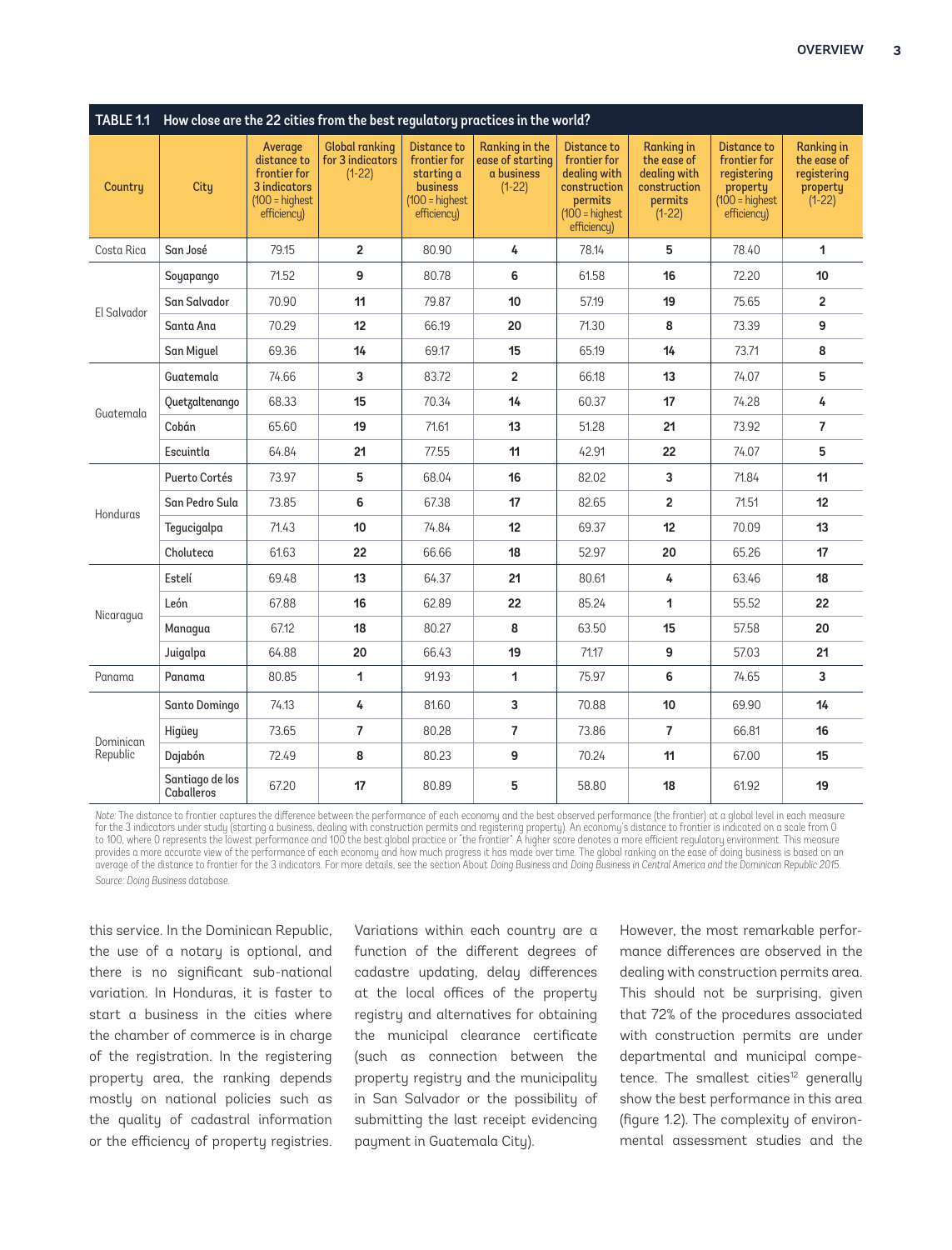cost of the construction license are the factors that have the greatest impact on the total time and cost, followed by the system of inspections during construction.

In the trading across borders area, the region is divided into 2 groups. The first, comprised of Panama City, the Dominican Republic and Costa Rica, is among the 50 economies in the world where trading across borders is easiest, with required times and documents which are similar, on average, to OECD high-income countries and slightly lower costs. On the other hand, the second group, comprised of El Salvador, Guatemala, Honduras and Nicaragua, which ranks between 70 and 102 globally, requires an average of 16 days and between 6 and 7 documents for importing and exporting a container by maritime transport, which is similar to

FIGURE 1.2 There is a significant gap in the dealing with construction permits area, not only at a regional level, but also within the same country





*Note:* The ranking for the dealing with construction permits indicator is based on the distance to frontier scores in the 3 sub-indicators (procedures, time, and cost). Hong Kong SAR, China represents the best global practice in the dealing with construction permits indicator, with a score of 95.53. *Source: Doing Business* database.

|                                                                   | _______<br>эг                                                                                   |                                                                 |                              |                       |               |                              |                       |               |
|-------------------------------------------------------------------|-------------------------------------------------------------------------------------------------|-----------------------------------------------------------------|------------------------------|-----------------------|---------------|------------------------------|-----------------------|---------------|
|                                                                   | <b>Distance to</b><br>frontier for tradina<br>across borders<br>$(100 =$ highest<br>efficiency) | Ranking in the<br>ease of trading<br>across borders<br>$(1-10)$ | <b>Exports</b>               |                       |               | <b>Imports</b>               |                       |               |
| Country<br>(City and port of origin/destiny)                      |                                                                                                 |                                                                 | <b>Documents</b><br>(number) | <b>Time</b><br>(days) | Cost<br>(USD) | <b>Documents</b><br>(number) | <b>Time</b><br>(days) | Cost<br>(USD) |
| Panama<br>(Panama City - Manzanillo)                              | 91.25                                                                                           | 1                                                               | 3                            | 10                    | 665           | 3                            | 9                     | 1.030         |
| Dominican Republic<br>(Santo Domingo - Puerto Caucedo)            | 85.56                                                                                           | $\overline{2}$                                                  | 4                            | 8                     | 1.040         | 5                            | 10                    | 1.145         |
| Dominican Republic<br>(Santiago de los Caballeros - Puerto Plata) | 85.04                                                                                           | 3                                                               | 4                            | 8                     | 1.113         | 5                            | 11                    | 1.140         |
| Costa Rica<br>(San José - Puerto Limón)                           | 80.84                                                                                           | 4                                                               | 5                            | 14                    | 1.020         | 5                            | 14                    | 1.070         |
| Honduras<br>(Tequcigalpa - Puerto Cortés)                         | 76.50                                                                                           | 5                                                               | 5                            | 12                    | 1,450         | 6                            | 16                    | 1,630         |
| El Salvador<br>(San Salvador - Puerto de Acajutla)                | 76.01                                                                                           | 6                                                               | $\overline{7}$               | 13                    | 1.045         | $\overline{7}$               | 10                    | 1.035         |
| Nicaragua<br>(Managua - Puerto Corinto)                           | 75.84                                                                                           | $\overline{7}$                                                  | 5                            | 21                    | 1.140         | 5                            | 20                    | 1,245         |
| Guatemala<br>(Guatemala City - Puerto Quetzal)                    | 72.79                                                                                           | 8                                                               | 8                            | 16                    | 977           | 6                            | 16                    | 1.115         |
| Honduras<br>(Tegucigalpa - Puerto Castilla)                       | 71.15                                                                                           | 9                                                               | 5                            | 13                    | 2,308         | 6                            | 15                    | 2.359         |
| Guatemala<br>(Guatemala City - Puerto Santo Tomás de<br>Castilla) | 70.10                                                                                           | 10                                                              | 8                            | 17                    | 1.355         | 6                            | 16                    | 1.445         |

## TABLE 1.2 How close is the region to the best regulatory practices in the world in the trading across borders area?

*Note:* The ranking for the trading across borders indicator is based on the distance to frontier scores in the 3 sub-indicators (documents, time, and cost for importing and exporting.) Singapore represents the best combined global practice concerning time, cost and documents, with a score of 96.47. For more details, see the section About *Doing Business* and *Doing Business in Central America and the Dominican Republic 2015*.

*Source: Doing Business* database.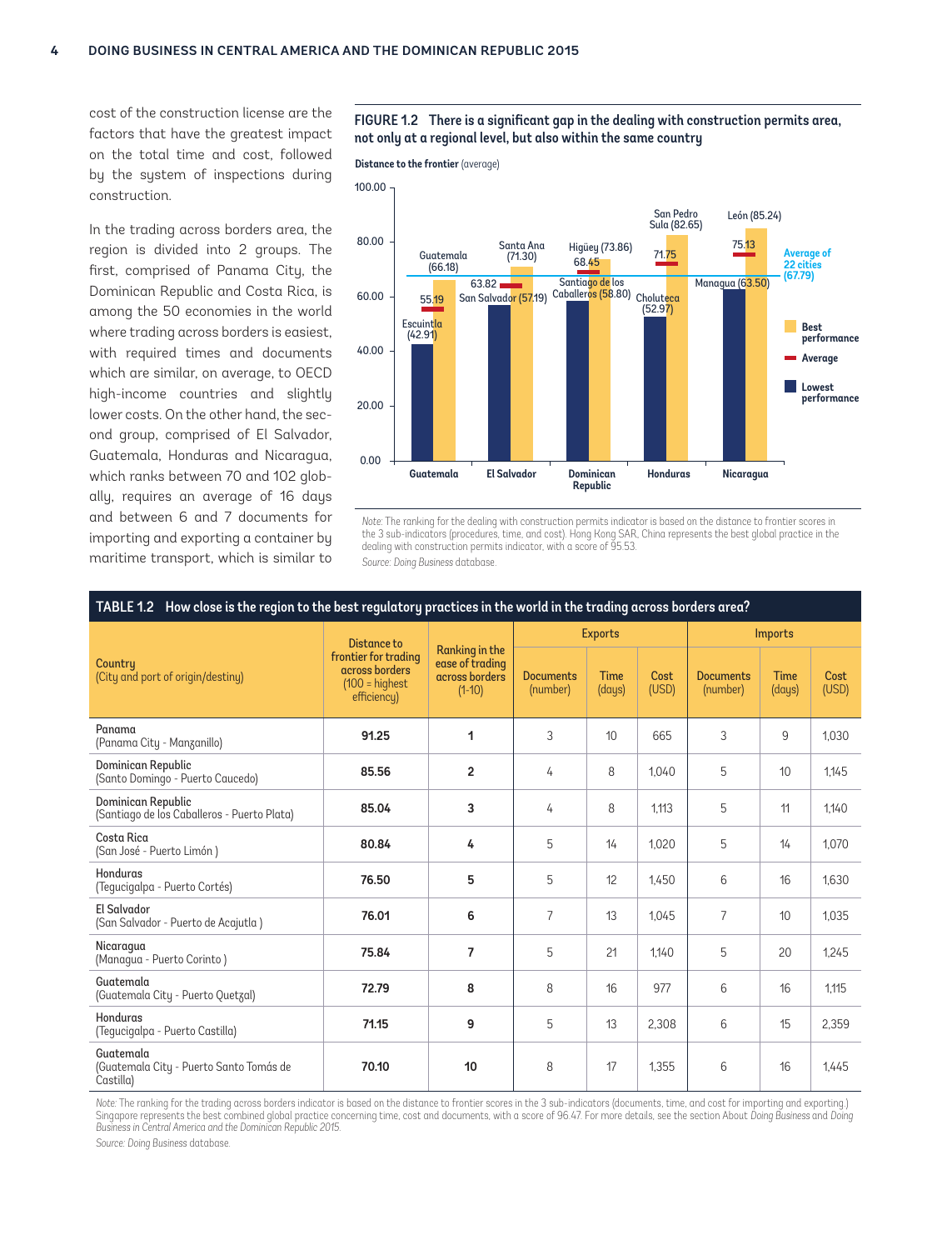#### BOX 1.1 WHAT IS THE LEGAL STATUS OF WOMEN IN CENTRAL AMERICA AND THE DOMINICAN REPUBLIC?

During the last century, the role of women has been key for the world's economic development. The removal of legal obstacles for women—representing half the population and the potential human capital available in their countries—generates economic benefits beyond gender equalityii. In Central America and the Dominican Republic, more women of working age have entered the labour force over the past 12 years. However, out of the total number of women of working age, 48% participate in the labour force, a figure below the average for Latin America and the Caribbean (54%) and OECD high-income countries (55%)iii. The study *Women, Business and the Law*, published every 2 years by the World Bank Group analyses the incentives and legal and regulatory restrictions affecting women when it comes to starting their own business or entering the labour market.

Between 1960 and 2010, 15 countries in Latin America and the Caribbean reduced approximately 84% of the legal restrictions on women to purchase and manage property and to act on their own, for example, obtaining financing, opening a checking account, or signing a contract<sup>iv</sup>. Based on the evaluation carried out by Women, Business and the Law, in the Dominican Republic as well as in other 14 countries such as Canada and Spain there have been no differences in the law for men and women since 2013. However, in the six Central American countries, some restrictions diminishing women's legal status as head of household or restricting them access to certain jobs still persist<sup>v</sup>. The civil legislation of Honduras<sup>vi</sup>, for example, grants priority to men within marriage to act on behalf of the couple's young children. As for Nicaragua, a woman may act on behalf of her family only in the absence of the husband<sup>vii</sup>. Concerning labour, laws in Costa Rica<sup>vii</sup>, Honduras<sup>ix</sup>, Panama<sup>x</sup> and Nicaragua<sup>xi</sup> forbid women's access to certain jobs. Limitations such as not being allowed to work night shifts, for example, as is the case in Costa Rica, could reduce women's involvement in labour in sectors operating 24 hours a day. In the Philippines, high labour demand at call centers encouraged the government to remove in 2011 the prohibition for women to work night shifts. In India, a legal exception was established to enable work at night for women hired by technology service companies.

Establishing by law a mandatory retirement age that is lower for women as compared to men may also limit their professional careers over time, thus negatively impacting their pensions and other retirement benefits. This happens in El Salvador, Honduras and Panama.

On the other hand, incentives such as the prohibition to fire a woman during pregnancy, compensated maternity or paternity leaves and laws protecting the equality principle in remuneration promote women's participation in the labour force. In the six Central American countries and the Dominican Republic, governments have adopted a good practice consisting of subsidizing maternity leave payment, with a percentage participation of employers; in El Salvador, the government subsidizes 100% of these leaves. Another incentive is granted through laws seeking to increase women's participation in high decision-making positions. In the six Central American countries and the Dominican Republic, laws establishing quotas for women's participation in electoral lists for seats in congress and at a municipal level have been approved.

The most significant challenge for the countries in the region is effective implementation of laws protecting women against violence. Despite the existence of all kinds of laws against domestic violence and different types of abuse (physical, sexual and psychological), the Economic Commission for Latin America and the Caribbean estimates that up to 40% of women in the region could be affected by physical violence<sup>xii</sup>. In addition to the direct suffering of the victims, violence against women has economic consequences for society, including higher costs associated with health and justice systems and a loss of productivity for local companies.

i The study *Women, Business and the Law* is a World Bank Group publication that studies the legal and regulatory barriers affecting women's participation in economic activities and in the labor market in 143 economies in the world. The 3 studies in the series may be reviewed on the website http://wbl.worldbank.org/

ii Duflo, Esther, "Why Political Reservations?" Journal of the European Economic Association 3:2-3 (2005); Duflo, Esther, "Women Empowerment and Development", The National Bureau of Economic Research Working Paper 17702 (2011).

iii *World Development Indicators 2014*, Washington, DC: World Bank.

iv Hallward-Driemeier, Mary, Tazeen Hasan and Sarah Iqbal. 2013. *Historical Database of Women's Legal Capacity and Property Rights*. World Bank. As of 2010, four of the 15 countries in Latin America and the Caribbean that were analyzed in the study had a total of 5 restrictions; among them, Bolivia, Chile, Honduras and Nicaragua. These restrictions are related to a woman's status as head of household, the property rights of married women and women's capacity to get a job without the need to ask the permission of their spouse. v As considered under the methodology of the study *Women, Business and the Law.*

vi Article 239, Honduras Civil Code.

vii Article 151, Nicaragua Civil Code.

viii Articles 87 and 88, Costa Rica Labor Code.

ix Article 128, Honduras Labor Code.

x Article 104, Panama Labor Code.

xi Articles 12 and 16 of Ministerial Resolution on Health and Safety dated February 22, 2002 and Article 193 of Law 195, Labor Code.

xii "¡Ni una más! Del dicho al hecho: ¿Cuánto falta por recorrer? Únete para poner fin a la violencia contra las mujeres". ECLAC. 2009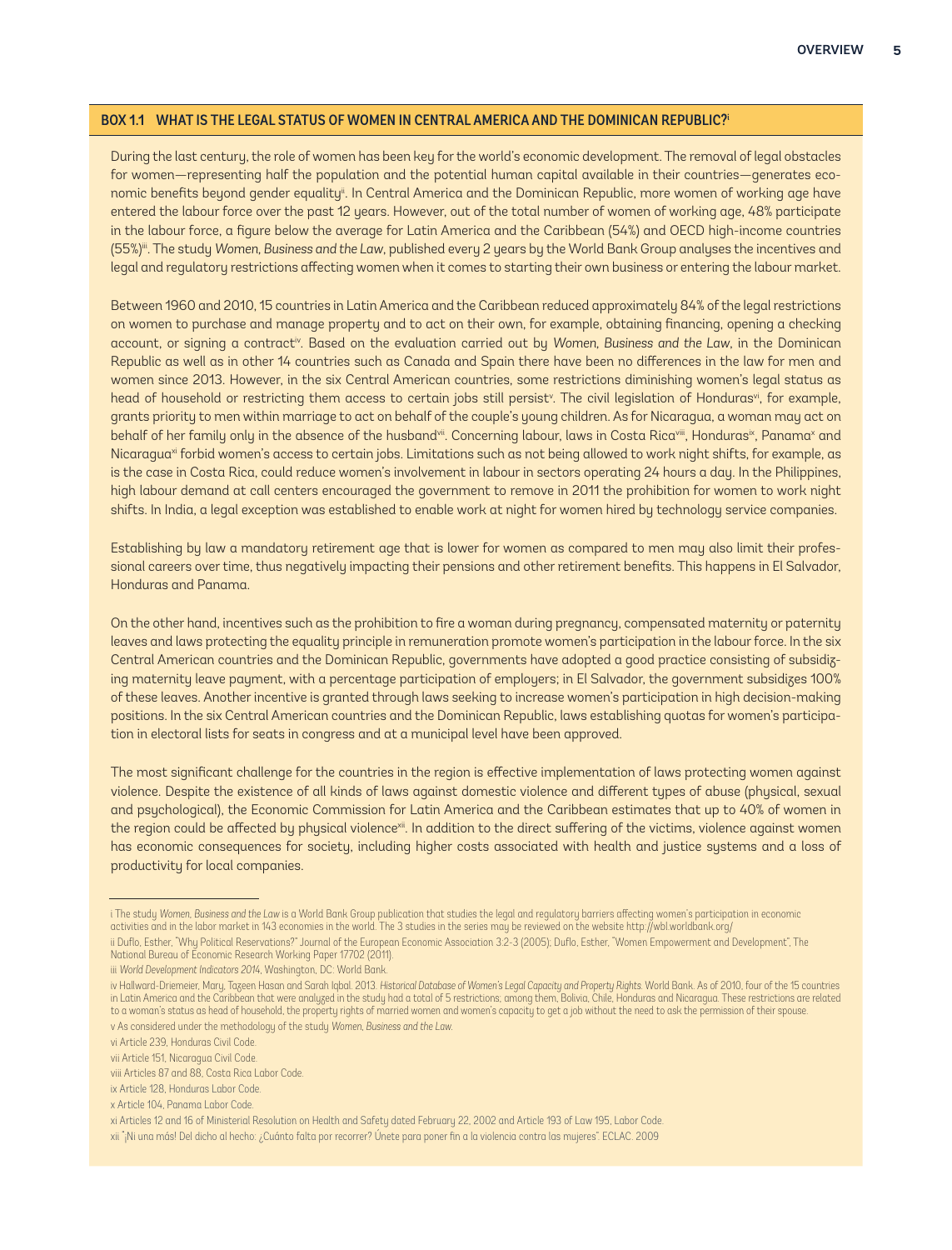the average for Latin America and the Caribbean (table 1.2).

# **COMPARING REGULATIONS AND THEIR APPLICATION ACROSS CITIES AND COUNTRIES IN CENTRAL AMERICA AND THE DOMINICAN REPUBLIC**

#### **Starting a business**

Starting a business is governed by commercial laws regulating the role of public registries, tax laws or regulations, and the labor and social security legislation. In the six Central American countries, the use of notaries is mandatory; in the Dominican Republic it is optional. Only Guatemala and the Dominican Republic do not require municipal registration or permits. In El Salvador, Guatemala, Honduras, and the Dominican Republic there is a minimum capital requirement, ranging from 2.7% of per capita income in El Salvador to 43% in the Dominican Republic. This practice has already been eliminated in more than half of the economies measured by *Doing Business*.

In all, 5 to 13 procedures are necessary to start a business—far from the single procedure required in Canada or New Zealand. Except for Panama, where starting a business requires only 5 procedures that take 6 days, twice the procedures and three times more time than in OECD high-income countries are required in the region on average. In addition, average costs are higher than in 80% of the economies measured by *Doing Business*.

Guatemala, El Salvador and Nicaragua have implemented one-stop shops located in their capitals. Furthermore, all the countries, with the exception of Honduras and Nicaragua, have online portals<sup>13</sup>. The online portal existing in Panama—a pioneer in the region—allows users to process the operation notification, which authorizes companies

to operate. In Costa Rica, registration in the registry of commerce is carried out fully online. Guatemala launched an online portal in 2013, whereby 21% of companies are currently opened online. The portal enables licensed notaries to make the enquiry concerning the availability of the proposed company name14, obtain fee settlement and deliver the title deed with all the other documents for registration and the designation of a tax identification number online. Moreover, employer registration with the Guatemala Social Security Institute and the Ministry of Labor may also be completed. However, in spite of the fact of being theoretically available throughout the national territory, its use is concentrated in the capital, where the registry of commerce has promoted the portal more intensively and has trained notaries.

In El Salvador the portal was launched in April 2013, but it is scarcely used<sup>15</sup>. Notaries in the capital and the neighboring city of Soyapango visit the registry of commerce of San Salvador, which operates as a one-stop shop. The one-stop shop processes the registration of the company, its authorization by the national taxpayer registry and its registration with the Salvadoran Social Security Institute and the Ministry of Labor. The same as at municipalities in Guatemala (except for the capital), notaries in Santa Ana and San Miguel visit the registry of commerce at the capital only to register a company. Instead of processing all other requirements through the onestop shop at the capital, they prefer to carry out all other procedures at local offices because, according to them, it is easier for entrepreneurs to carry out the procedures and follow up on them locally than to travel to the capital.

All the measured cities in Honduras have 12 requirements. In Choluteca and Puerto Cortés an additional procedure is carried out with the notary who must prepare a separate official letter authorizing the entrepreneur

to deposit the minimum capital in a bank account. However, while the 12 procedures take 14 days in total at Tegucigalpa, twice the time is required in Choluteca, Puerto Cortés and San Pedro Sula. This is due to the fact that chambers of commerce registering companies in the registry of commerce in Tegucigalpa and San Pedro Sula are more expeditious than in Choluteca and Puerto Cortés, where this is carried out by the Property Institute. In San Pedro Sula, the procedure takes longer because 20 days are required to obtain the municipal operation permit.

In all the cities in the Dominican Republic, 7 procedures that take between 19.5 days in the capital and 24.5 days in Higüey are required. In Dajabón, no procedure is carried out online, and the cost is higher due to the need to travel to the capital or to Santiago de los Caballeros to register the commercial name at the National Industrial Property Office and the registry of commerce. Although no notary fee costs are incurred in the Dominican Republic, registration costs<sup>16</sup> and the minimum capital are the most expensive in the region.

Companies in Nicaragua are directly registered in the registry in each one of the measured cities. In Managua—the second fastest city after Panama there is a one-stop shop, where the company is registered in the registry of commerce, the single taxpayer number is obtained, registration with the social security agency is carried out and a municipal pre-registration fee is paid. In León and Estelí the registration is carried out in two phases: first, the company is registered, and then, the books and the business category are registered. In Juigalpa, the company and the books may be registered in just one step but, the same as in León and Estelí, the legal representative authorization document is also registered. This system increases the registration cost as well as costs on account of professional fees.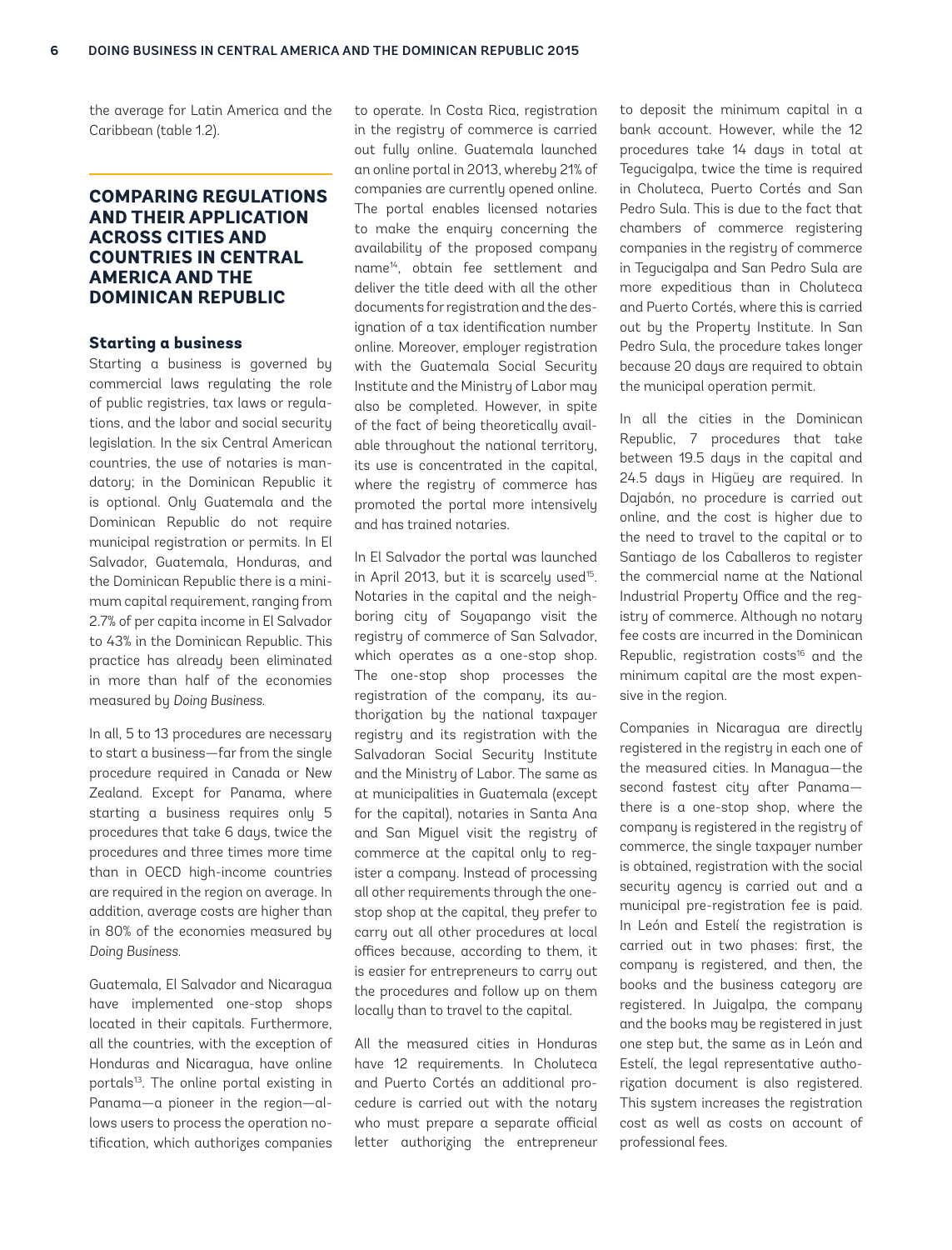## **Dealing with construction permits**

In Central American countries, the study and approval of construction permits are carried out by municipalities<sup>17</sup>. All construction projects in the Dominican Republic are approved by the Ministry of Public Works after a review by municipalities. As part of the study of the projects, the legal status of the property where the construction is to be carried out is certified, as well as authorized land uses and feasibility for public service connections. In addition, an environmental assessment study is required in the majority of Central American countries, Panama being the only country that requires a certification of this study before a notary. In the Dominican Republic, environmental requirements are only applied in Santiago de los Caballeros, and in Nicaragua, only in Estelí.

Compared to the average for OECD high-income and Latin America and the Caribbean countries, a higher number of procedures (15) is required in the region on average, but the process takes fewer days (128). In the 22 cities, more than half of the procedures correspond to the phase prior to construction. Although 8 procedures are required on average, in the capital of El Salvador these procedures may reach 14, including the zoning certificate and the environmental approval, public service feasibility procedures and inspections. Puerto Cortés, in Honduras, and Guatemala City have managed to consolidate procedures and make project approval more efficient through one-stop shops. In Puerto Cortés the one-stop shop consolidates both the environmental authority and public service companies. The one-stop shop in Guatemala City approves construction permits as well as environmental assessment studies. Besides one-stop shops, the cities of San Pedro Sula in Honduras and San José de Costa Rica adopted another strategy. The technical review of the projects in these

cities is carried out in partnership with private sector associations.

The two factors that have greatest impact on the time required for dealing with construction permits are the permit and the environmental assessment study. While in the three cities in Nicaragua (Estelí, Juigalpa and León) the construction permit is issued within no more than 10 days, at least 2 months are required for this in the Dominican Republic. Differences also exist in environmental assessment studies. Although the countries have regulations qualifying environmental risk and establishing simpler procedures for low-risk constructions, the lack of drinking water services and sewage networks, requiring the construction of septic tanks and drilled wells, changes environmental risk qualification and results in a more complex procedure. In Guatemala City, for example, the Ministry of the Environment approves projects within 14 days, while in the other municipalities in the country 2 months are required and even 4 in Escuintla, where builders must submit, together with the environmental assessment study, a hydrogeological study whose approval takes 3 weeks.

The average cost is 5.3% of the commercial warehouse value, three times the average for OECD high-income countries and twice that for Latin America and the Caribbean. Across cities, the cost ranges from 1.7% of the warehouse value in San José (Costa Rica) to 17.6% in Choluteca (Honduras). The construction permit represents the major share of the cost—48% on average. However, in San Pedro Sula (Honduras) it amounts to 90%. Investment in adjustments to water and sewage services makes dealing with construction permits even more costly in the region. For example, in Escuintla, the environmental assessment study represents 49% of the total cost, and in Choluteca the construction of water wells adds up to 32%.

#### **Registering property**

The regulation that governs real estate sales transactions is largely the same across the countries, with regulations established in civil codes as well as in registry and cadastre laws. Except for Guatemala, the countries have a single property registry, which generally has local offices in each city. In the Dominican Republic and Panama, all the procedures required for transferring a property are managed by central government agencies, while in Costa Rica, El Salvador, Guatemala, Honduras and Nicaragua the municipal cadastre in each city is also involved. In Costa Rica, El Salvador, Guatemala and Panama, the property registry operates on a fully online basis, and the time required for registration is 13 days on average, which is less than half the time required in Honduras and the Dominican Republic, where the online system is still under implementation. For its part, Nicaragua uses paper-based documents, and the registry takes 10 days on average. However, in none of these countries are the registries able to cover 100% of the properties. In Nicaragua, the Dominican Republic and Guatemala, 1 to 3 procedures must be completed for the evaluation of the property used for the estimation of the transfer tax.

An average of 7 procedures taking 41 days are required to complete a property transfer in Central America and the Dominican Republic. The region's performance is better than that for Latin America and the Caribbean, where an equal number of procedures and 63 days are required, but it is ranked behind OECD high-income countries, where only 5 procedures and 24 days are required. In San José de Costa Rica, it is easier to register a property thanks to the online property registry, enabling online issuance of the cadastral map together with the clearance certificate having legal validity. Entrepreneurs require 19 days and 5 procedures at a cost of 3.4% of the property value. In contrast, in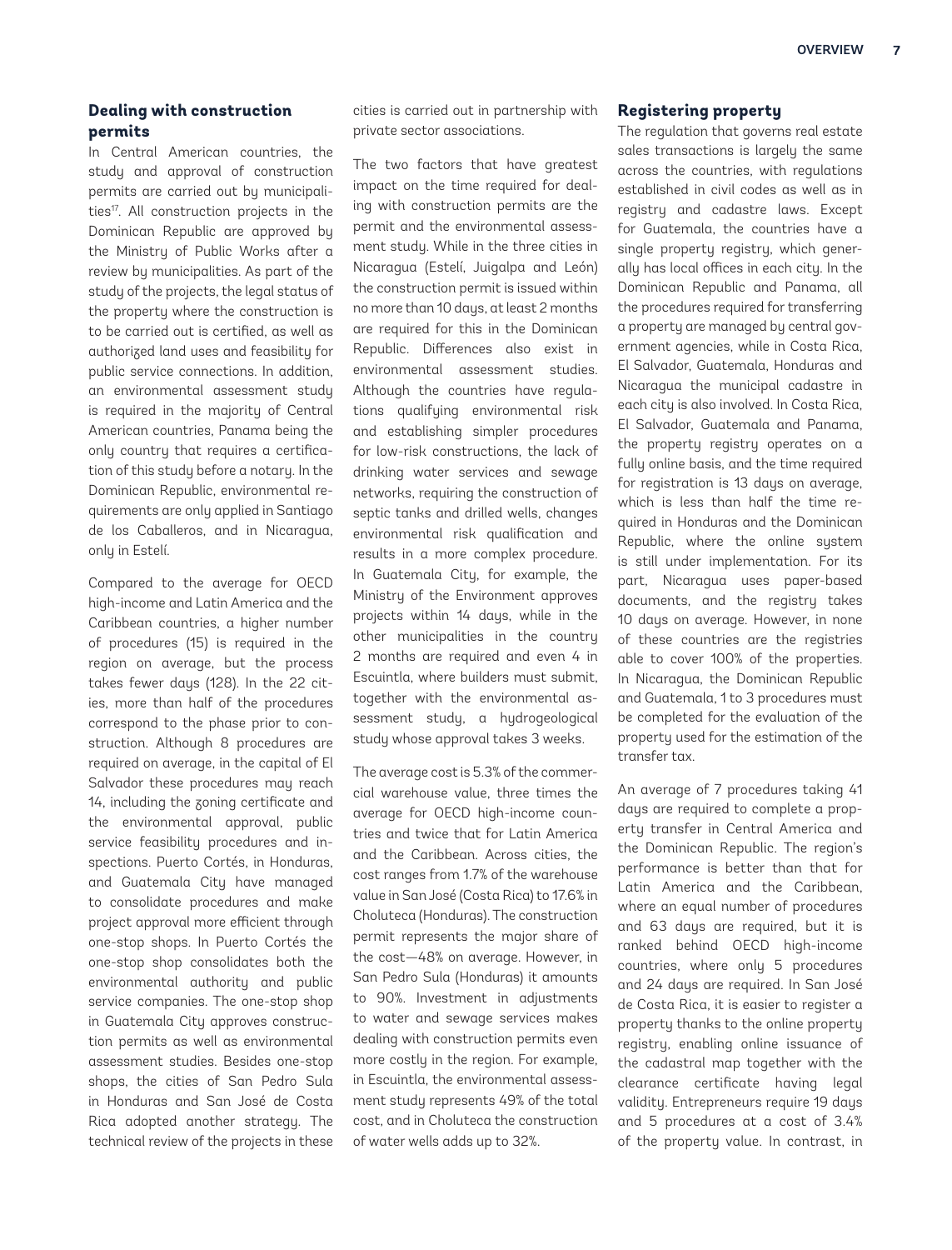the Nicaraguan cities of Juigalpa and León, 9 and 10 procedures are required respectively, and a municipal clearance certificate, the preparation of a map, a valuation, a procedure where the notary inserts in the deed all processed documents and a notification to the municipality must be added. The complete process takes three times more than in San José and costs between 4.2 and 4.4% of the property value.

In each country, differences across cities are due to the different degrees of cadastre updating and variations in response times by property registry offices. In Nicaragua, Estelí has an updated cadastre and does not require the preparation of a property map, in contrast to León and Juigalpa, or that the General Tax Department carries out an inspection, as required in Managua. In San Salvador, the municipal clearance certificate, which is necessary in the other 3 cities in the country, is not required because the property registry has access to data on municipal debtors. In Honduras, the procedures are the same in all the cities, but the property registry has different response times, particularly in Choluteca, where a digitalization process under development is creating delays. In the Dominican Republic,

the procedures are the same in all the cities, but registries are the slowest in the region, with delays between 25 and 60 days for deed registration. Indeed, in Higüey and Dajabón, registry offices receive the documents, but these are processed in other cities. In Guatemala City, the last tax payment certificate can be submitted as proof of payment, while in the other cities in the country a specific certificate must be requested. In the property registry offices of Cobán and Escuintla, registration applications are received and scanned, but are processed in a centralized manner at the Guatemala City registry. In Quetzaltenango (Guatemala), a second office independent from the property registry is in operation, having slightly different response times.

The costs for transferring property in the region are comparable with those for OECD high-income countries and lower than those for Latin America and the Caribbean. They range from 2.4% of the property value in Panama City to 5.7% in Tegucigalpa, Honduras. The highest cost is represented by the property title transfer tax, ranging from 1.5 to 4% of the property value, followed by notary fees, reaching up to 4% of the sale in Honduras, and public registry fees.

#### **Trading across borders**

The performance of the region in the trading across borders area is heterogeneous. In Panama, which is ranked closer to the regulatory frontier of most efficient practices in trading across borders, the import of a container requires 3 documents, 9 days and USD 1,030 and its export requires 3 documents, 10 days and USD 665. The Dominican Republic and Costa Rica also show a performance similar to that of OECD high-income countries. For their part, in El Salvador, Guatemala, Honduras, and Nicaragua, importing requires on average 6 documents, 16 days and USD 1,472, while exporting requires 6 documents, 15 days and USD 1,379. This is similar to the average for Latin America and the Caribbean, but relatively more burdensome than in OECD high-income countries, where 4 and 5 documents, between 6 and 4 days less, and expenses between 25 and 22% lower are required.

The number of necessary documents shows significant variation. In Guatemala, twice the documents than in Panama are needed for importing and exporting a container by maritime transport. In addition, the systems implemented for importers and exporters to process the documents show different sophistication levels

| TABLE 1.3 The implementation of systems to make foreign trade easier varies across countries |             |                                                                      |                                                                                           |                                                      |  |  |  |  |
|----------------------------------------------------------------------------------------------|-------------|----------------------------------------------------------------------|-------------------------------------------------------------------------------------------|------------------------------------------------------|--|--|--|--|
|                                                                                              |             | What countries have an online<br><b>Foreign Trade One-Stop Shop?</b> | Customs entry with customs authorities                                                    |                                                      |  |  |  |  |
| Country                                                                                      | Import      | Export                                                               | What documents are submitted to the<br><b>Customs Office online?</b>                      | Is there an Authorized Economic<br>Operator program? |  |  |  |  |
| Costa Rica                                                                                   | $\mathbf x$ |                                                                      | Customs entry + supporting documents and<br>without physical copies to the customs office |                                                      |  |  |  |  |
| <b>El Salvador</b>                                                                           | ×           | $\checkmark$                                                         |                                                                                           | ×                                                    |  |  |  |  |
| Guatemala                                                                                    | ×           |                                                                      |                                                                                           |                                                      |  |  |  |  |
| <b>Honduras</b>                                                                              | ×           | Partial                                                              | Only customs entry (with physical<br>copy to the customs office)                          | ×                                                    |  |  |  |  |
| Nicaragua                                                                                    | ×           | Partial                                                              |                                                                                           | ×                                                    |  |  |  |  |
| Panama                                                                                       | ×           | ✓                                                                    |                                                                                           | $\checkmark$                                         |  |  |  |  |
| <b>Dominican Republic</b>                                                                    | ×           | ×                                                                    | Customs entry + supporting documents and<br>with physical copies to the customs office    |                                                      |  |  |  |  |

*Note:* The one-stop shop in Honduras is implemented only for a limited number of documents, among them the FAUCA and certificates of origin. The Nicaraguan one-stop shop enables the processing of many of the required export procedures, but a visit to the office is still necessary. *Source: Doing Business* database.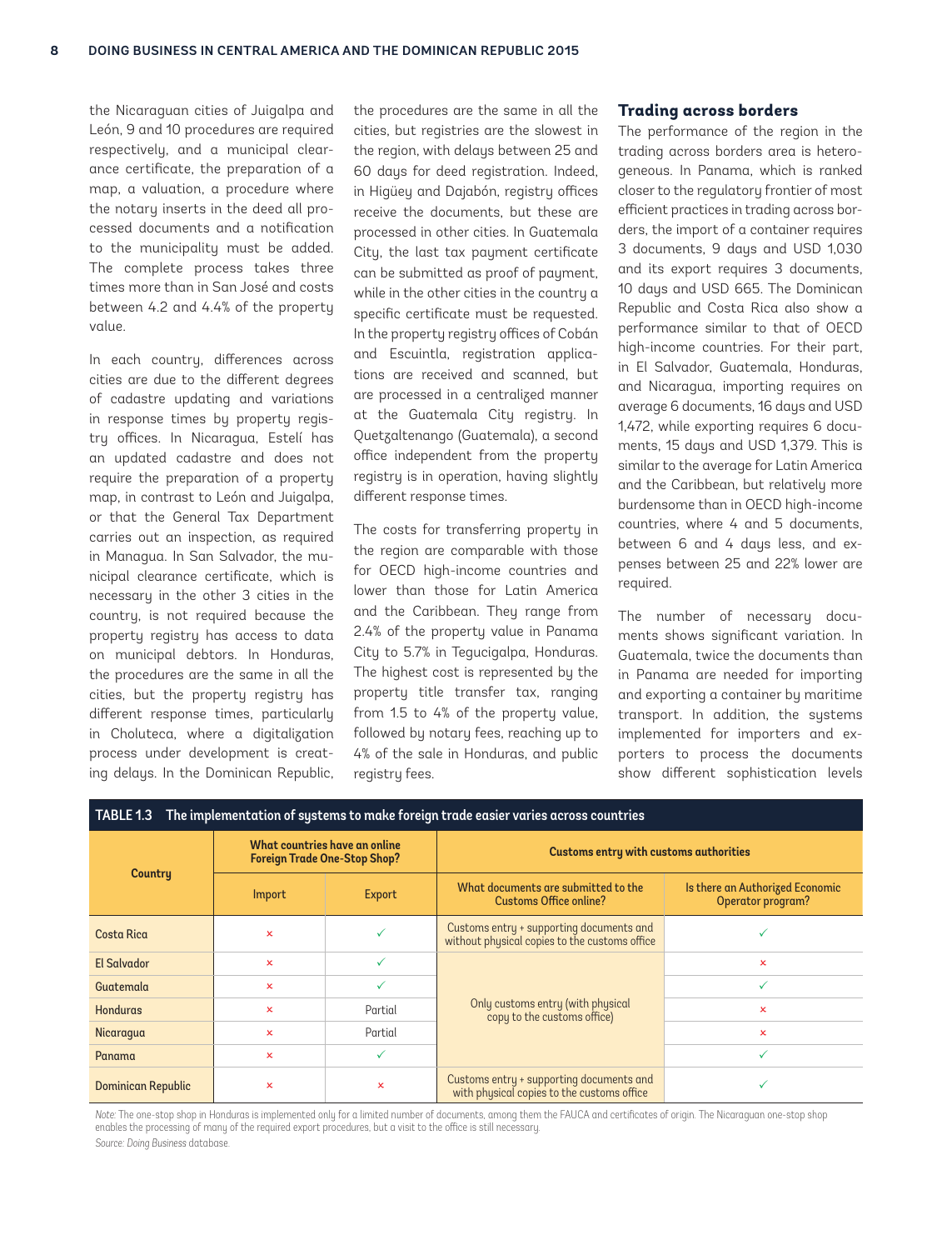from one country to the other (table 1.3). The system for document filing with the General Customs Department in Costa Rica has the highest digitalization level, while paper-based procedures are predominant in the rest of the region. On the other hand, foreign trade one-stop shops in Costa Rica, El Salvador and Guatemala have managed to automate a larger number of procedures and enable exporters to obtain a higher number of documents online without the need to directly visit an agency.

The same divergences are found in the region concerning the necessary time for importing and exporting. In Panama, 9 days are required for importing and 10 for exporting, while in Nicaragua the required days are 20 and 21, respectively. However, a common feature for all these countries is that half of the time necessary for exporting and importing is related to the preparation of the necessary documents. In addition, the fact that during the last 10 years all the countries in the region have reduced the time necessary for exporting by 40% must be highlighted, while the average reduction in Latin America and the Caribbean was 17%.

The cost for trading across borders also varies significantly; the cost for exporting ranges from USD 665 in Panama to USD 2,308 in Puerto Castilla (Honduras). The cost of land transport represents between 48% for importing and 53% for exporting. One of the factors that may potentially increase costs in the region is the lack of competitiveness in the land transport sector.

# **PROMOTING REGULATORY IMPROVEMENT THROUGH PEER-LEARNING AT LOCAL, REGIONAL AND GLOBAL LEVELS**

From the point of view of public policies, the uneven performance across the three areas measured in each city reveals improvement opportunities as well as opportunities for sharing successful practices (figure 1.3). Besides the efforts to find new ways of improving the regulatory environment for companies, another way of progressing is to reproduce good practices and implement successful reforms already existing in another city in the same country or even in another country within the region. Peer-learning not only makes reforms easier, but also prevents effort duplication.





Note: The performance by indicator depends on the "distance to frontier" score for each city compared to that attained by the others. In addition, the global ranking is the average of<br>the distance to frontier score for eac cities.

*Source: Doing Business* database.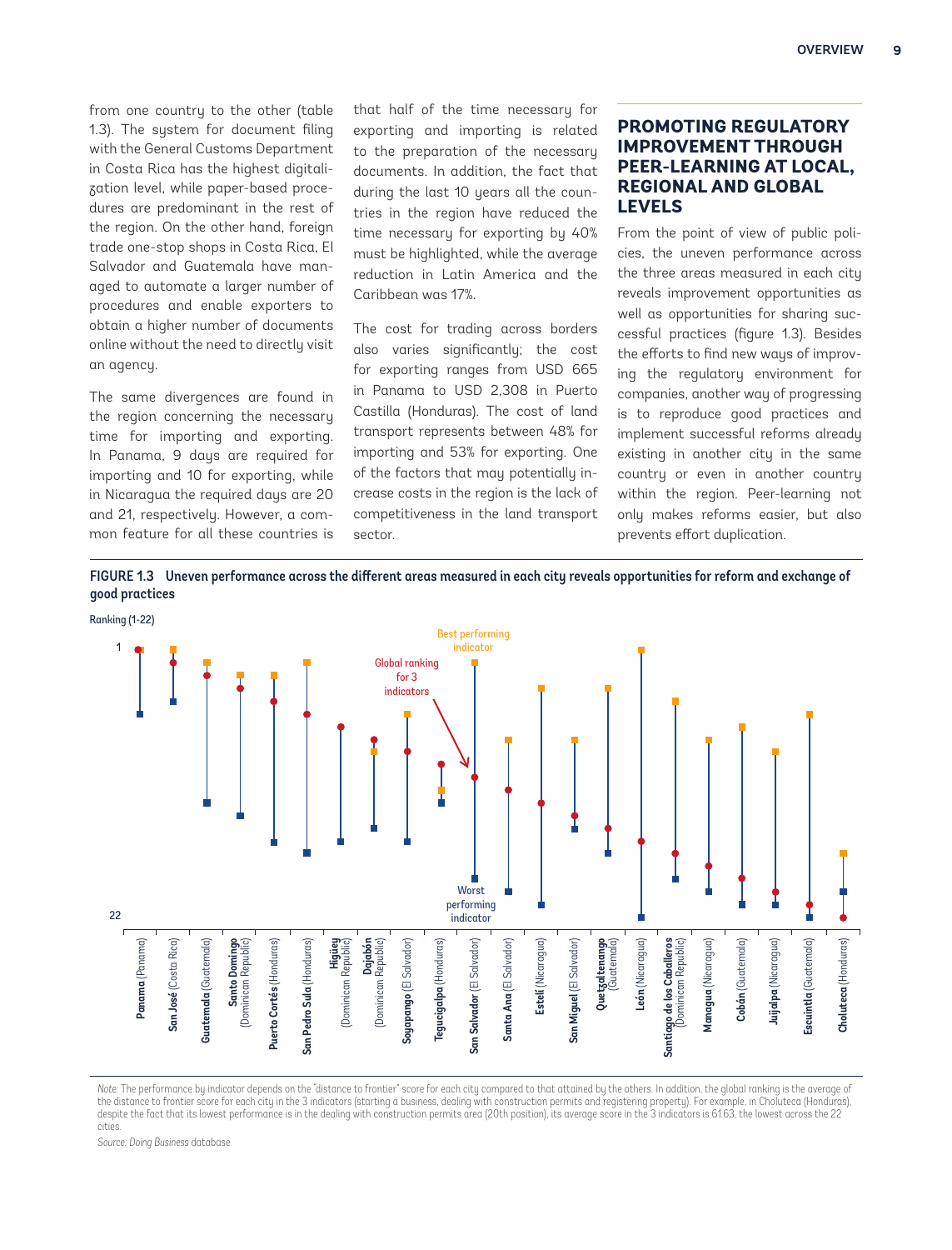The Mexican experience may serve as an example. A consultation carried out in 2013 to public officials from the 31 Mexican states showed that peerlearning is an important regulatory improvement tool. The *Doing Business in Mexico* series and the bi-annual meetings organized by the Federal Regulatory Improvement Commission (COFEMER) were identified by the states and municipalities as the main tools for detecting best practices. Not surprisingly, the states receiving the largest number of enquiries were those that consistently maintain and develop good practices. The data also show that peer-learning works: the states with the best performance are those that make the most efforts to contact others (figure 1.4)18.

Collaboration and experience exchange events area already being generated between the region and Mexico. The Federal Regulatory Improvement Commission (COFEMER), for example, has already signed collaboration agreements with Costa Rica and El Salvador. The countries are also taking advantage of existing good practices in the region, such as El Salvador, which used components from a Nicaraguan housing law for its new construction permit streamlining law.

It is also important for national governments to have leadership so that it is not only their capitals that are able to take advantage of regulatory reforms. The data shows that there is a risk that, even when theoretically an improvement may apply to an entire country, it is not implemented outside the capitals. For example, while in Guatemala City the percentage of companies registering through the registry of commerce online portal has been increasing, the portal is not well known among notaries in the other cities<sup>19</sup>. This may be explained by a lack of promotion, training or resources.

The gap between the maximum and minimum scores in the 22 cities in the region with respect to the distance to frontier is almost 20 points (figure 1.5).

FIGURE 1.4 The Mexican states that make the most efforts to maintain an active dialogue with their peers have a better business regulatory environment

**Average distance to the best performance in Mexico in four measured areas by state** (score)



*Note:* The correlation between the distance to frontier and the number of states that were contacted by each federal state is 0.52. The relationship is significant at the 1% level.

*Source: Doing Business* database and a consultation carried out to state authorities invited to "right of reply" meetings in November 2013.



#### FIGURE 1.5 On a global basis, there is a significant gap between the highest and the lowest score for the region

**Average distance to the frontier for 3 indicators** (score)

*Note:* For more details, see the sections Data notes and About *Doing Business* and *Doing Business in Central America and the Dominican Republic 2015*.

*Source*: Doing Business database.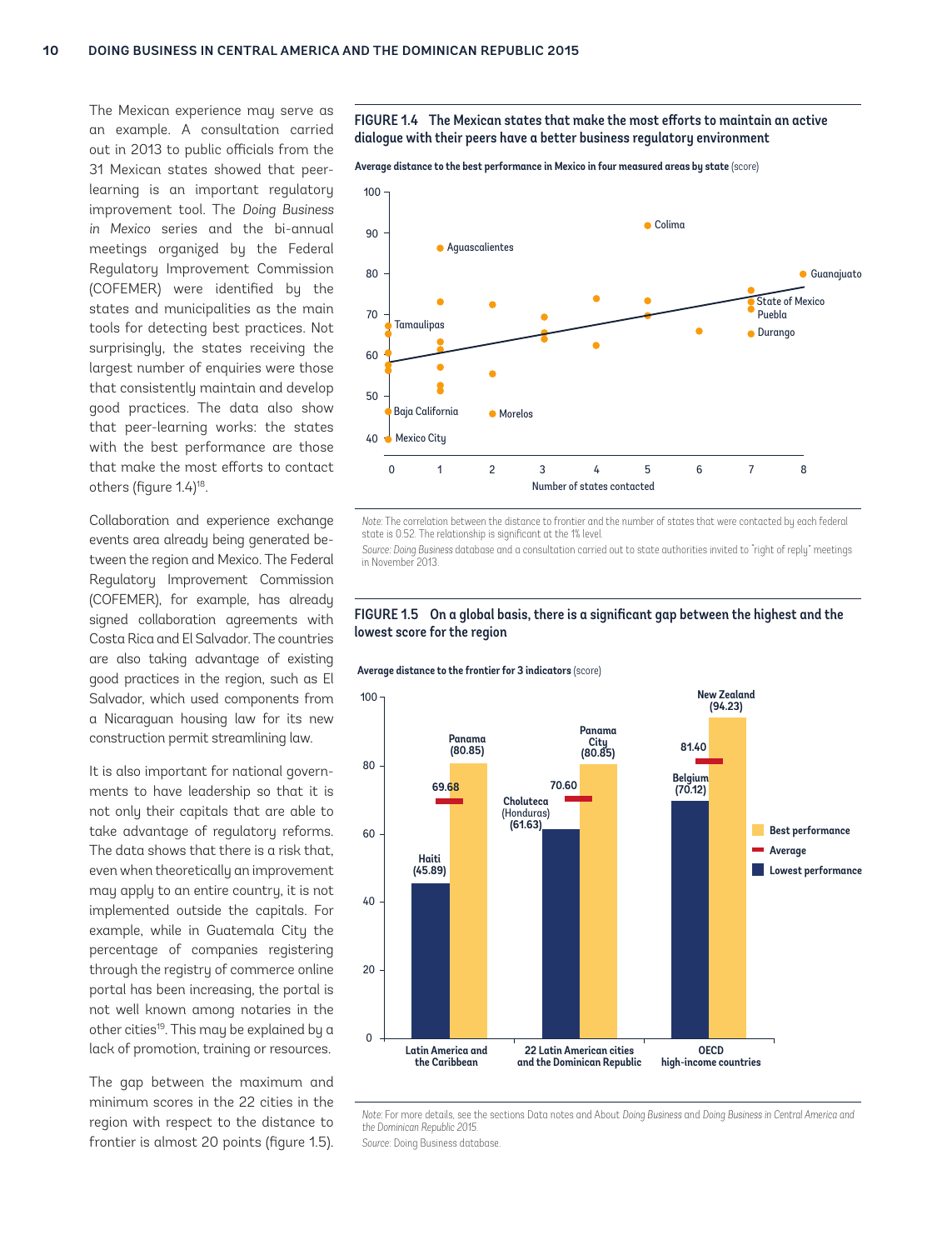| Suggested reforms to improve the ease of doing business in Central America and the Dominican Republic<br>TABLE 1.4                                                                                                                                                                                                                                                                                                                                                                                                                                                       |                                                                                                                                                                                                                                                                                                                                                                                                                                                                                                                                                                                                                                                                                         |                                                                                                                                                                                                                                                                                                                                                                                                                               |  |  |  |  |  |  |
|--------------------------------------------------------------------------------------------------------------------------------------------------------------------------------------------------------------------------------------------------------------------------------------------------------------------------------------------------------------------------------------------------------------------------------------------------------------------------------------------------------------------------------------------------------------------------|-----------------------------------------------------------------------------------------------------------------------------------------------------------------------------------------------------------------------------------------------------------------------------------------------------------------------------------------------------------------------------------------------------------------------------------------------------------------------------------------------------------------------------------------------------------------------------------------------------------------------------------------------------------------------------------------|-------------------------------------------------------------------------------------------------------------------------------------------------------------------------------------------------------------------------------------------------------------------------------------------------------------------------------------------------------------------------------------------------------------------------------|--|--|--|--|--|--|
| <b>Suggested Reform</b><br>The information on each reform is presented in the last section of each chapter                                                                                                                                                                                                                                                                                                                                                                                                                                                               | <b>Involved Entities/Groups</b>                                                                                                                                                                                                                                                                                                                                                                                                                                                                                                                                                                                                                                                         |                                                                                                                                                                                                                                                                                                                                                                                                                               |  |  |  |  |  |  |
| <b>Within 1 year</b>                                                                                                                                                                                                                                                                                                                                                                                                                                                                                                                                                     | More than 1 year                                                                                                                                                                                                                                                                                                                                                                                                                                                                                                                                                                                                                                                                        |                                                                                                                                                                                                                                                                                                                                                                                                                               |  |  |  |  |  |  |
| <b>Starting a business</b>                                                                                                                                                                                                                                                                                                                                                                                                                                                                                                                                               |                                                                                                                                                                                                                                                                                                                                                                                                                                                                                                                                                                                                                                                                                         |                                                                                                                                                                                                                                                                                                                                                                                                                               |  |  |  |  |  |  |
| Promote the exchange of experiences with one-<br>stop shops and online portals across countries<br>Promote the use of online systems<br>Promote the implementation of reforms under<br>implementation beyond the capitals in each<br>country<br>Streamline requirements across cities in a<br>country (e.g. across registry offices and across<br>municipalities for obtaining municipal licenses<br>and registrations)<br>Make standard incorporation documents<br>available to the public<br>Unify the company's registration application and<br>data in a single form | Eliminate the minimum capital requirement<br>Analyze the possibility of reducing the costs<br>associated with the registration based on<br>the administrative cost of this process<br>management<br>Coordinate with other institutions the<br>incorporation of employee registration with<br>social security and pension fund institutions<br>into online portals<br>Replace the requirement to authorize<br>accounting books with online accounting<br>Make the involvement of a notary optional<br>for simple company incorporation processes<br>Replace the publication of edicts or name<br>registrations on physical supports with<br>online publications accessible to the public | Commerce Registries<br>$\bullet$<br><b>Chambers of Commerce</b><br>Tax Administrations<br>$\bullet$<br>Municipalities<br>$\bullet$<br>Social Security and Pension Fund Institutions<br>Ministries of Labor<br>٠<br>Notaries, lawyers, accountants<br>$\bullet$                                                                                                                                                                |  |  |  |  |  |  |
| <b>Dealing with construction permits</b>                                                                                                                                                                                                                                                                                                                                                                                                                                                                                                                                 |                                                                                                                                                                                                                                                                                                                                                                                                                                                                                                                                                                                                                                                                                         |                                                                                                                                                                                                                                                                                                                                                                                                                               |  |  |  |  |  |  |
| Promote the exchange of experiences and good<br>practices across municipalities in each country<br>Make construction regulations, zonation criteria<br>and applicable fees more accessible to the public<br>Avoid duplicity of the approvals required for the<br>construction permit to be granted<br>Strengthen coordination among municipal<br>entities and departments                                                                                                                                                                                                | Develop risk-based criteria for constructions<br>and environmental procedures<br>Make the environmental study more<br>$\bullet$<br>efficient<br>Define clear regulations on construction<br>$\bullet$<br>permits (requirements, inspections and rates)<br>Establish zonation and urban development<br>requlations<br>Implement one-stop shops<br>Improve the inspection system in<br>accordance with construction complexity<br>and risk-based criteria                                                                                                                                                                                                                                 | Municipalities (Ministry of Public Works in the<br>$\bullet$<br>Dominican Republic, Vice Ministry of Housing<br>and Urban Development in El Salvador)<br><b>Environmental Ministries and Authorities</b><br>Engineers' and Architects' Professional<br>$\bullet$<br>Associations<br><b>Public Utility Companies</b><br>$\bullet$                                                                                              |  |  |  |  |  |  |
| Registering property                                                                                                                                                                                                                                                                                                                                                                                                                                                                                                                                                     |                                                                                                                                                                                                                                                                                                                                                                                                                                                                                                                                                                                                                                                                                         |                                                                                                                                                                                                                                                                                                                                                                                                                               |  |  |  |  |  |  |
| Promote the exchange of good practices and<br>lessons learned concerning reforms across<br>property registries and cadastres<br>Offer optional "fast-track" procedures<br>Replace clearance certificates with the<br>submission of the last payment receipts or with<br>online data exchange<br>Analyze the benefit of reducing costs, fees or<br>taxes based on the administrative cost of this<br>process management<br>Offer standardized documents for simple sales<br>transactions                                                                                  | Link cadastres with the property registry for<br>them to operate based on the same updated<br>information<br>Continue to make information management<br>and access easier at the public property<br>registry<br>Maintain updated information on cadastres<br>and make the property valuation process<br>easier                                                                                                                                                                                                                                                                                                                                                                          | Property Registries<br>$\bullet$<br><b>National Cadastres</b><br>$\bullet$<br><b>Municipal Cadastres</b><br><b>Tax Departments</b><br>$\bullet$<br>Notaries, lawyers<br>$\bullet$                                                                                                                                                                                                                                             |  |  |  |  |  |  |
| Trading across borders                                                                                                                                                                                                                                                                                                                                                                                                                                                                                                                                                   |                                                                                                                                                                                                                                                                                                                                                                                                                                                                                                                                                                                                                                                                                         |                                                                                                                                                                                                                                                                                                                                                                                                                               |  |  |  |  |  |  |
| Make progress in regional integration and<br>coordination<br>Reduce the number of required documents by<br>sharing information across agencies, the use of<br>technologies and form unification<br>Continue improving one-stop shop systems and<br>services<br>Strengthen dialogue platforms with private<br>sector users                                                                                                                                                                                                                                                | Make control systems more expeditious<br>through risk analysis and concurrent<br>inspections<br>Improve digital information systems for<br>$\bullet$<br>customs authorities<br>Allow anticipated customs clearance<br>Eliminate the mandatory involvement of a<br>customs agent<br>Promote free competition in the land<br>transport sector                                                                                                                                                                                                                                                                                                                                             | Central American Economic Integration<br>Secretariat (SIECA)<br><b>Customs Authorities</b><br>Institutions in charge of One-stop Shops<br>Port Authorities and Operators<br>$\bullet$<br>Ministries of Transport<br>Other entities involved in the exporting/<br>importing process (e.g. Ministries of Agriculture,<br>Finance)<br>Private sector: customs agents, shipping<br>$\bullet$<br>companies, transport associations |  |  |  |  |  |  |

Note: The explanation of each suggested reform is presented in the section What to Reform in chapters starting a business, dealing with construction permits, registering property<br>and trading across borders. Cost and time d *Source: Doing Business* database.